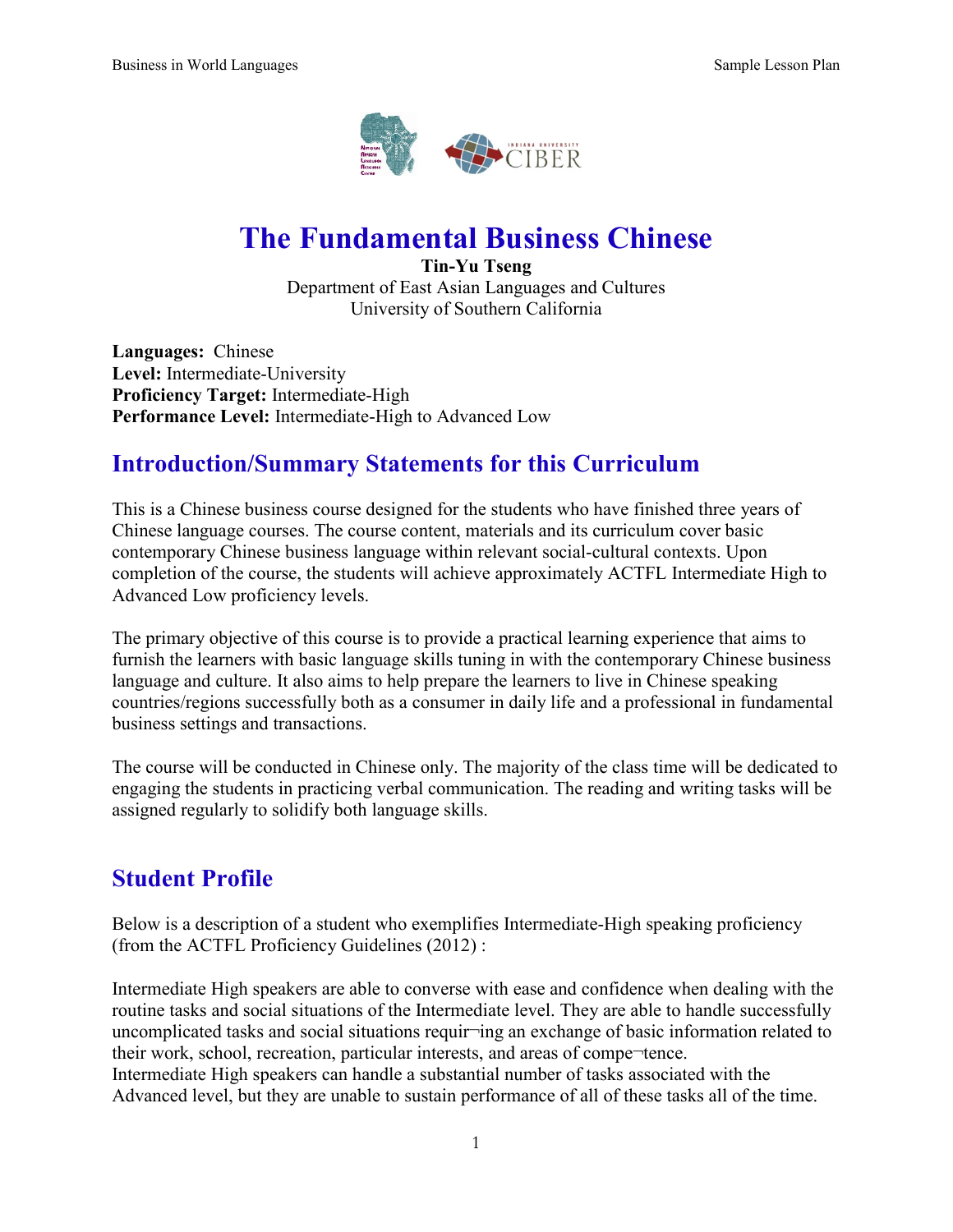Intermediate High speakers can narrate and describe in all major time frames using connected discourse of paragraph length, but not all the time. Typically, when Intermediate High speakers attempt to perform Advanced-level tasks, their speech exhibits one or more features of breakdown, such as the failure to carry out fully the narration or description in the appropriate major time frame, an inability to maintain paragraph-length discourse, or a reduction in breadth and appropriateness of vocabulary.

Intermediate High speakers can generally be understood by native speakers unaccustomed to dealing with non-natives, although interference from another language may be evident (e.g., use of code-switching, false cognates, literal transla¬tions), and a pattern of gaps in communication may occur.

## **Themes Covered for the Curriculum:**

The curriculum will cover a number of themes including the following 5 themes:

- 1. China's Mobile Payment Revolution the Use of Mobile Apps, such as *WeChat,* for Business Transactions on the Street, in the Stores, and Online
- 2. Basic Banking
- 3. The Love of the Name Brands and Trendy Styles the Young Consumer Behaviors in China
- 4. The Urban Housing in the Major Cities
- 5. Let's Get Job Done the Fundamental of Language & Culture in the Chinese Import and Export Business

## **Theme (Big Idea): The Urban Housing in the Major Cities in Contemporary China** - **Buying a property in China as a foreigner for the first time**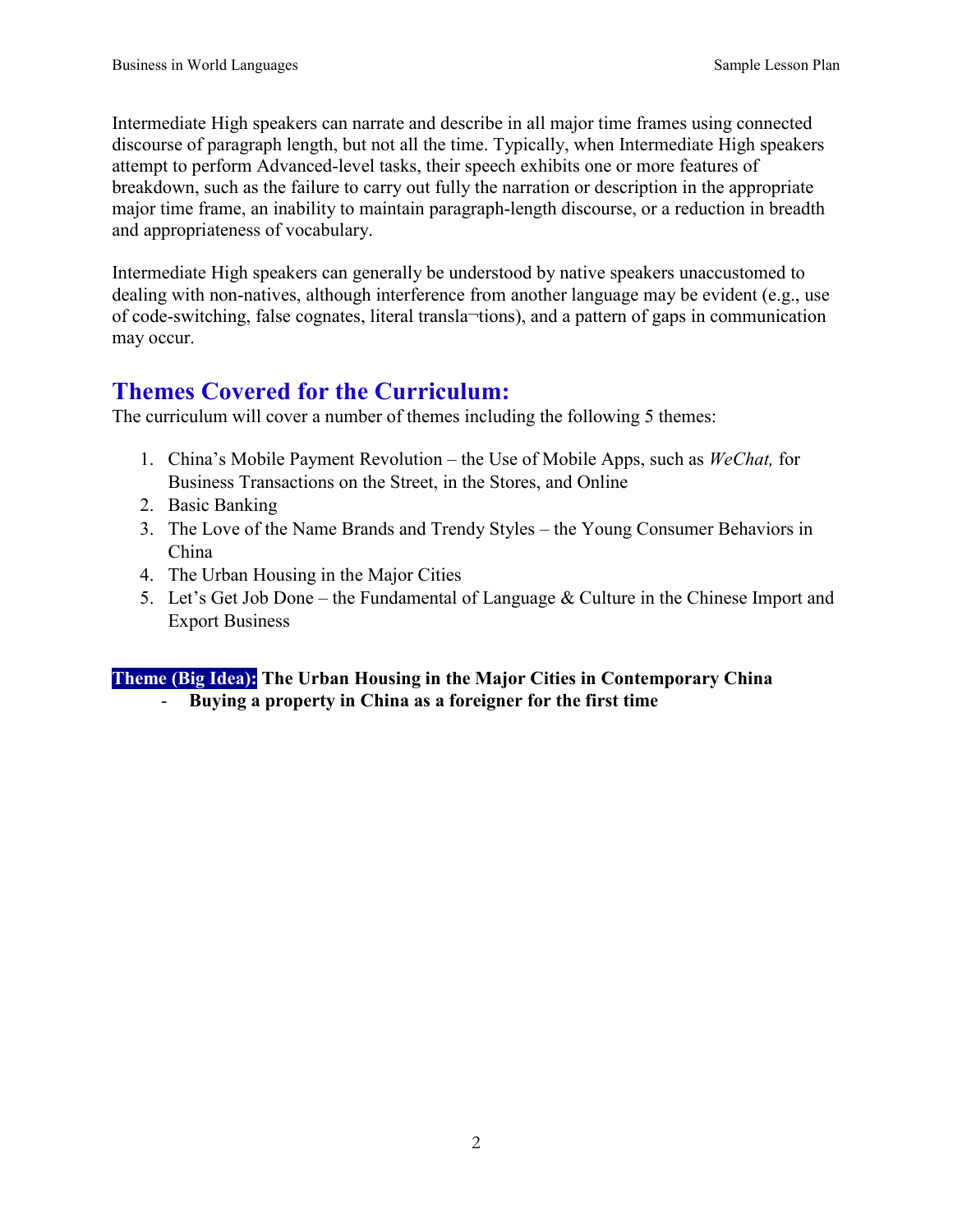#### **Enduring Understandings:**

Living condition is one of the most important aspects of a social culture. And the understanding of the social culture is important to successful business. To choose where to live and to make successful investment on real estate are important financial decisions to be made based on educated judgement which can be accomplished through the acquisition of accurate information and careful research.

To live in China is a dream for many people who are interested in experiencing the language and culture. However, like all other places, it is a tough decision to make whether one should pick dynamic, cosmopolitan, first tier-cities, such as Beijing, Shanghai, where living expenses are substantially higher or smaller cities where one can experience unique, more local life style and be more immersed because there are fewer people speaking foreign languages.

#### **Essential questions:**

- How can a foreigner legally purchase a property in China?
- What are the steps to take for the foreigners to purchase a property in China?
- Where are the ideal places to live in China?
- What factors to consider when choosing to live in a city/town in China?
- What is the average list pricing for the ideal housing or property in the city/town where you want to live in China?

## **Stage One:**

## **GOALS:**

What will students know and be able to do at the end of this Unit?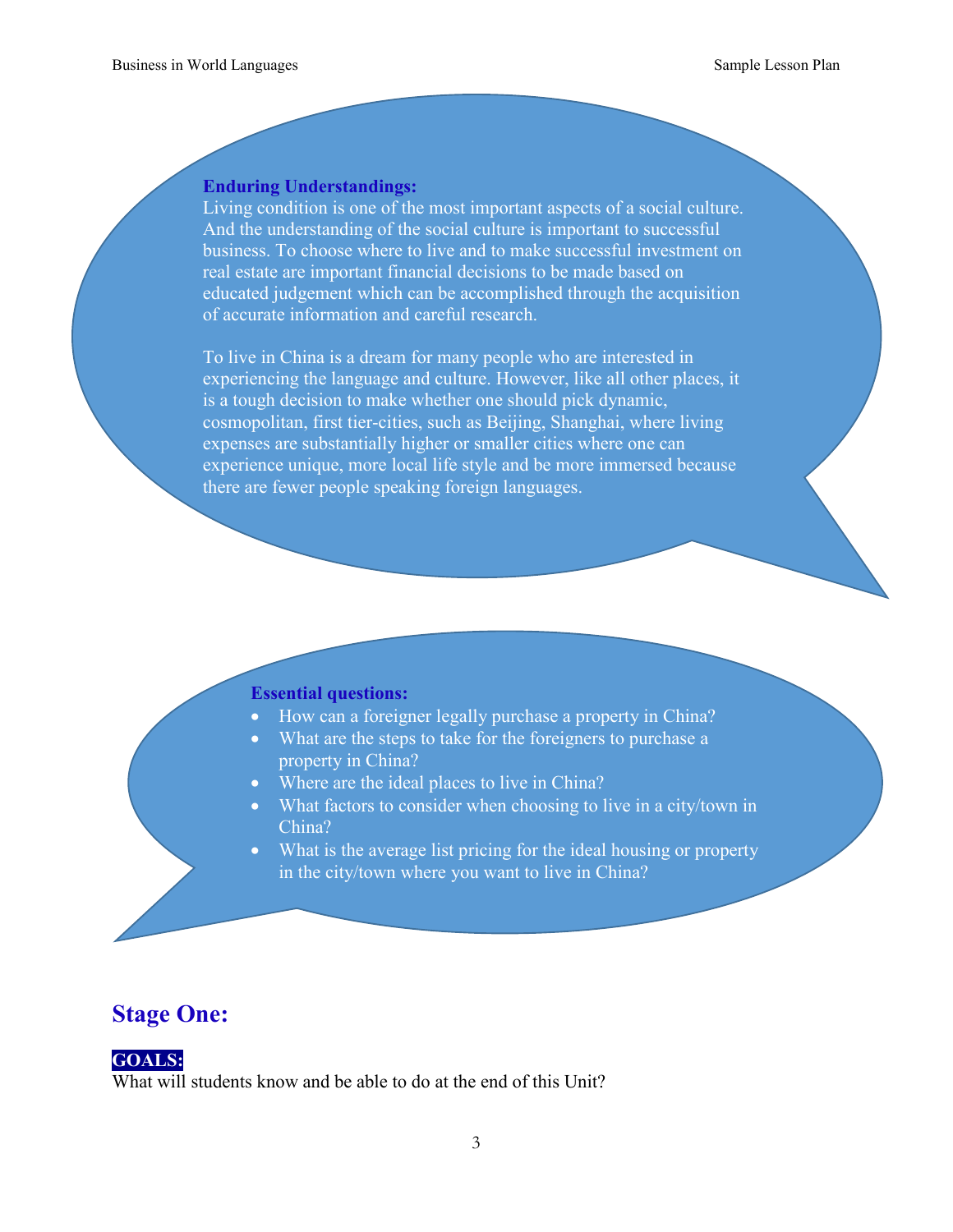## **Communication:**

#### *Learners will be able to:*

- Use the necessary vocab, grammar to read and process simple information about urban housing online.
- convert the Chinese metric system to the U.S. system.
- identify important key words in simple advertising authentic materials and create vocab lists for active learning.
- research and find a city/town where they would like to purchase a property (for cultural, professional, or economic interests).
- describe their preference about the climate of a place where they want to live.
- describe their preference about the environment of a place they want to live in terms of population density, air quality, noise level, social/housing amenities.
- describe their expectation of the employment opportunities in a city/town where they want to live.
- describe their preference about the types of property in a chosen city/town where they would like to purchase.
- describe their need for cultural activities when living in a place.
- ask relevant questions for basic information about the real estate condition in a chosen city/town.
- transcribe a recorded conversation into a written narration.
- recount a conversation with a realty professional verbally in simple paragraphs.

## **Culture:**

## *Learners will be able to:*

- know the basic facts about the 22 provinces, the major cities, the geographical features of different regions in China.
- know the income tax breakdown, the contemporary property tax regulations in China, especially Shanghai as an example.
- attain basic knowledge about the urban housing conditions in China.
- understand the Chinese urban living condition by creating a fact sheet about a selected city/town/district. The fact sheet should contain information, such as the location's climate, living cost, employment opportunities, public transportation options, infrastructures (for more remote areas/regions), culture activities and more.
- understand the important history of the selected cities/towns in China.
- know what the prevailing local dialect is spoken in the city/town of their interest in China.
- understand the cultural characteristics of the city/town of their interest in China.

## **Comparisons:**

## *Learners will be able to:*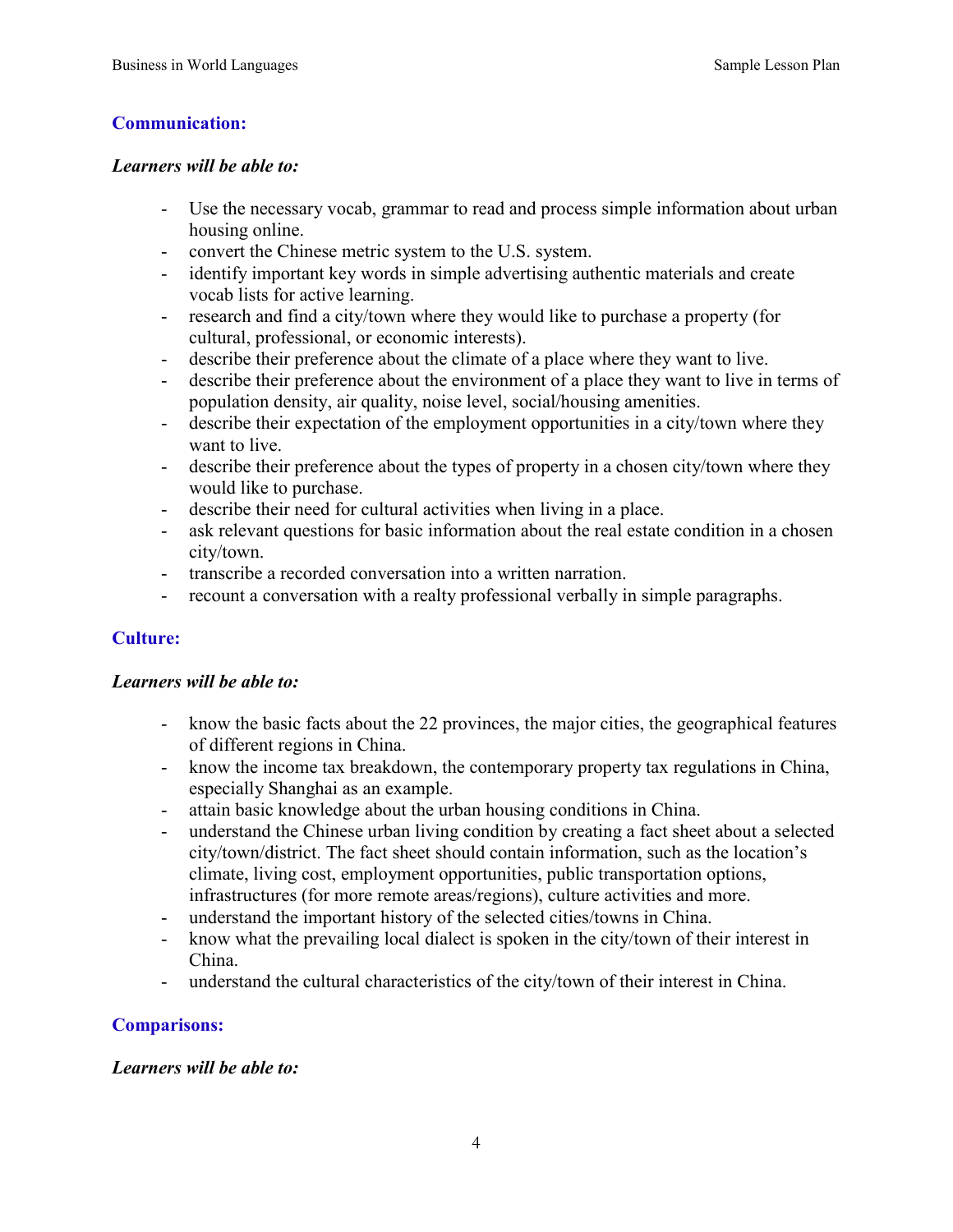- know where to look up for the current RMB, NTD foreign currency exchange rates information.
- know the metric system used in China, Taiwan. And the conversion of metric to the U.S. system.
- compare the residential housing/property types in China and the U.S. (or their own native countries).
- compare the steps to take to purchase a property in China and the U.S. (or their native countries).
- compare the living costs of the major cities between China and the U.S. (or their native countries).
- compare the Chinese online realtor websites to the American online realtor websites (or their native countries).

## **Communities:**

## *Learners will be able to:*

- interact with the Chinese native speakers in Chinese in the school, at work, and in the community.
- interact with Chinese real estate professionals in an American-Chinese community.

## **Connection:**

## *Learners will be able to:*

- interact with an assigned Chinese real estate agent for consultation and simple information acquisition and clarification.
- present their final product of their project to the class and to a real audience composed of the local Chinese realty professionals and the local Chinese community centers.
- interact with Chinese realty professionals in China remotely through social media.

**Stage 2:** What will be acceptable evidence of the student's knowledge and ability?

In addition to classroom activities which consists of a variety of tasks such as, playing games, role plays, watching videos…, etc. to learn the instructional materials (vocab, sentence patterns, cultural notes), students will form groups to take the initiatives of their learning by working on "task based learning" concurrently.

## **Integrative Performance Assessment (IPA)**

For assessment, the TBL has the following components:

- 1. Use the online websites to find a property (have three in the short list, and finally choose one.) (designated budget: \$400,000)
- 2. Work with the group to create a fact sheet about the chosen city/town/district. Examples such as,
	- 人口 population
	- 气候 climate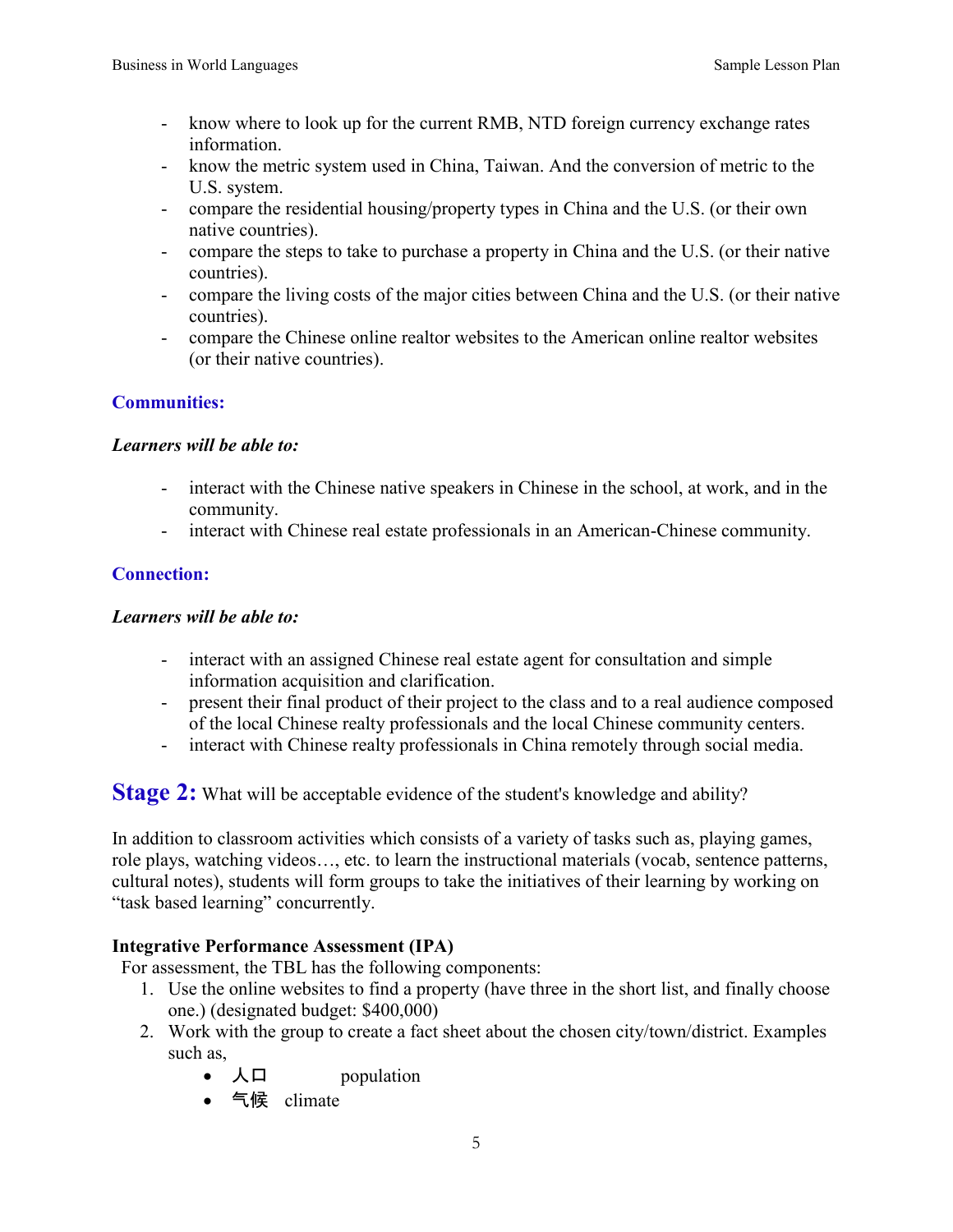- 消费水平 living cost
- 工作机会 employment opportunities
- 基础建设 infrastructures (for more remote areas/regions)
- 公共交通 public transportation options
- 文化底蕴 culture
- 3. A group presentation on the final product. Use visual aids/images (LESCANT) that demonstrate the city/town's characteristics. Further explain the reasons of the group's property choice with visual aids /photos of the property (provided by the websites).

Task Based Learning (TBL)

## **Interpretive Tasks:**

TBL information gathering phase for the authentic materials:

For this project, with a designated budget,  $$400,000$  ( $\yen 2800,000$ ), students are asked to find three different properties located in three different cities/towns for a shortlist and finally choose one to purchase. To accomplish the task, they will look up online resources to find the facts to support their choices.

The main resource for this interpretative task is the online realtor websites suggested by the instructor. To read the authentic materials online, they will be shown how to install an online popup Chinese English dictionary app first.

To begin the task, the instructor will first go over the webpage of a realtor website with the students step by step and explain to them the major features of the website: what to look at, where to find the information they need. In this phase, they will exercise their interpretive language skill to read, listen and identify the authentic materials they need to gather.

Weblinks of three suggested sites:

- [https://www.esf.fang.com](https://www.esf.fang.com/)
- [https://www.fang.com](https://www.fang.com/)
- [https://bj.lianjia.com](https://bj.lianjia.com/)

## **Interpersonal Task:**

TBL *information processing phase on the authentic materials:* 

Once the information is gathered, they will work with their group members to process the authentic materials.

Aside from working with the authentic materials, students are also required to interact with an assigned real estate agent. With the information they will have gathered, they will complete three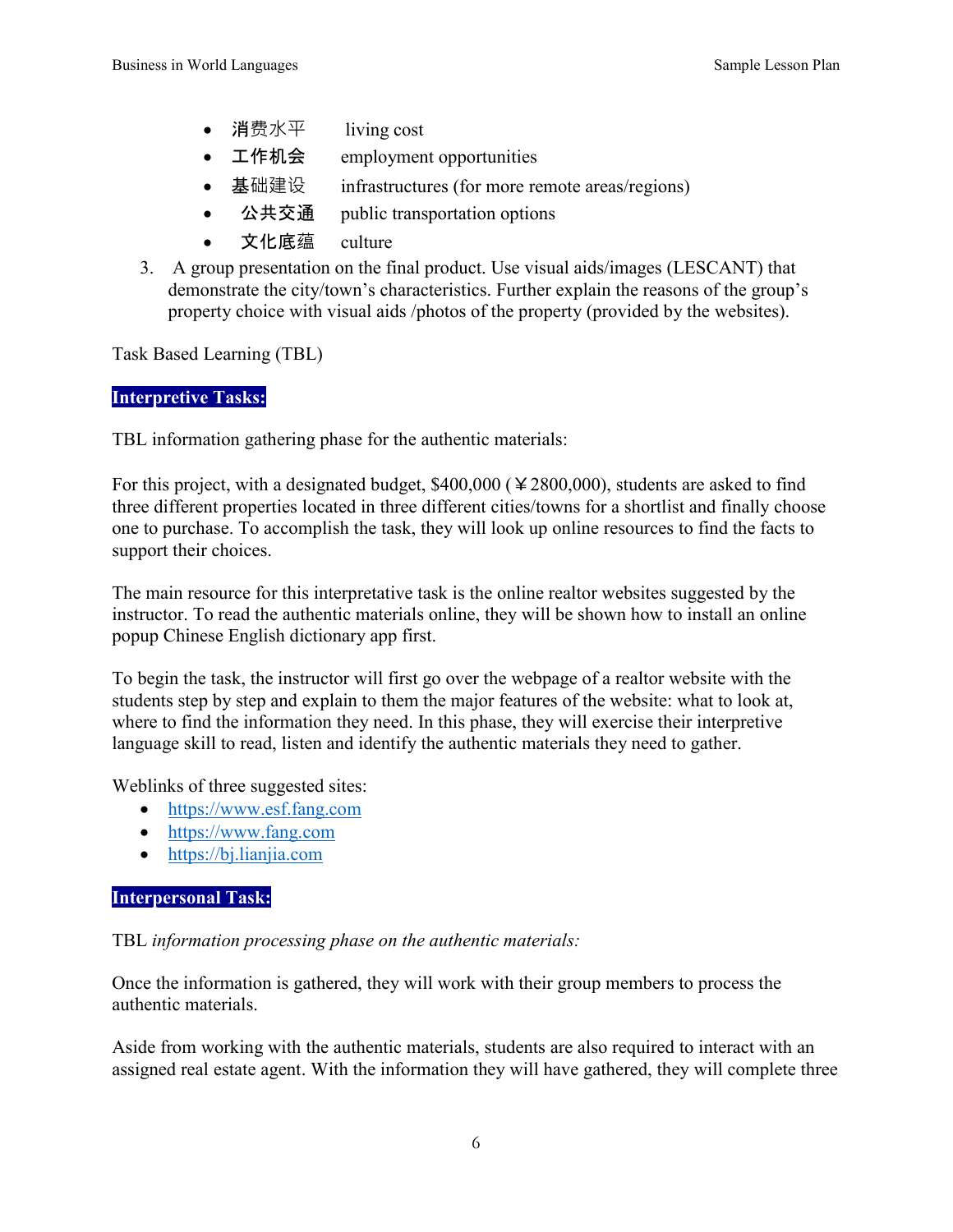follow up interviews with the Chinese real estate agent for the questions they have and seek for their advice. The interviews will be recorded and submitted as the assignments on the due dates.

## **Presentational Tasks:**

## TBL *information presenting phase about the final product:*

To conclude this task based learning, a group presentation will be scheduled to present the conclusive choice for their property hunt. They will use visual aids/images that demonstrate the characteristics of the city/town where the property locates while explaining the advantages of living in this city/town. And they will further expound the detailed reasons of their property choice with visual aids/photos of the property provided by the website.

**Stage 3:** What classroom activities will students participate in to prepare them to demonstrate what they know and can do?

## **Learning Target #1:**

*What classroom activities will students participate in to prepare them to demonstrate what they know and can do?* 

## **Learning Scenarios:**

## **The first step:**

This activity will be done first as a learning exercise, and then the exercise will be accelerated to a competition among the students.

- First the students will be guided to a Chinese geographical puzzle game website. (Weblink of a suggested site: [http://www.yourchildlearns.com/mappuzzle/China](http://www.yourchildlearns.com/mappuzzle/China-puzzle.html)[puzzle.html\)](http://www.yourchildlearns.com/mappuzzle/China-puzzle.html)
- An instruction will be given to show them how to play the China map puzzle game.
- And then they will be given some time to learn the geographical positions of the 22 provinces and the major cities by playing the learning game. *(interpretive)*
- After they are done with the learning game, they will be asked to get ready for a real contest among them. The reward is that whoever finishes the puzzle the fastest will receive extra bonus for the activity.

## **The second step:**

- A three minute introductory documentary goulish video on the Chinese geography will be shown to the class. When watching the video, students will be furnished with a list of true/false questions on the facts about the Chinese geography mentioned in the video. The video will be played twice and after the viewing, students are asked to answer the true/false questions listed in the sheet. *(interpretative)*
- After finishing with the true/false questions, they will be paired up to compare and discuss their answers. *(interpretive, interpersonal)*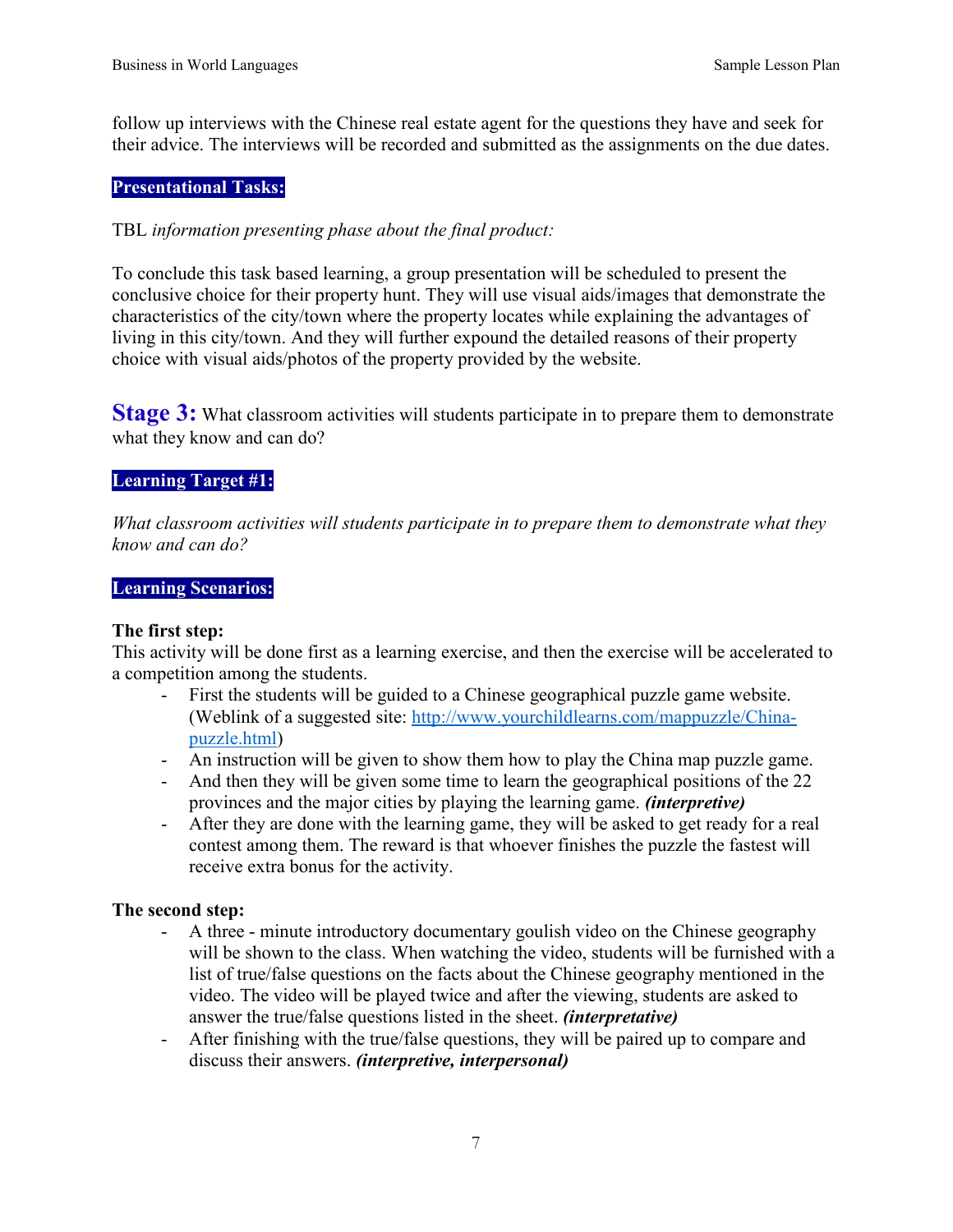- Once they are done with the fact check (the answer key will be provided), they will be guided to talk about the region they think is interesting to them. They will have to provide at least three reasons for their choice. *(interpersonal)*
- Afterward, they will move on to talk about their favored city/town and their impression of the city/town to provide reasons for their liking. *(interpersonal)*
- When the pair work is done, the class will come together again. And the students will take turn to report to the class what their partner's choices of region and city/town were. *(presentational)*

## **Learning target #2:**

*I can read, process the information on the Chinese realtor websites to identify the property I am interested in purchasing. And then describe the information I will have gathered.* 

## **Learning scenarios:**

## **The first step**

- Students will be directed to a realtor website.
- An introductory instruction will be given to show students the major features of the website and what type of information they could find.
- While learning each tab for its function, students will note down the Chinese characters of the tab to compile a vocab list for a homework assignment to turn in. *(interpretative)*

## **The second step**

- In the next class meeting, the students are asked to visit the same realtor website. This time they will be divided into groups.
- The groups will be formed voluntarily by their choice with a limit of 3 to 4 persons a group.
- After the groups are formed, students will receive a message from the instructor either on classroom projector prompter or on their devices. The instructional message announces that each group will find a property by using the search functions on the site.
- The message will list specific search criteria for each group, such as the name of the city, a region of the city, the price range of the property, the unit type, the characteristics of the property, the choice of a realtor…etc.
- Each group will be given 7 minutes to find a property listing that corresponds to the criteria. *(interpretative, interpersonal)*
- During their search, each group will discuss out of the listing shown on the website (there will be multiple properties that correspond to the designated criteria) which property will be an ideal dwelling for them with reasons *(interpersonal).*

## **Learning target #3:**

*I can interact with the native speakers to ask questions and articulate my preferences relating with real estate purchases.*